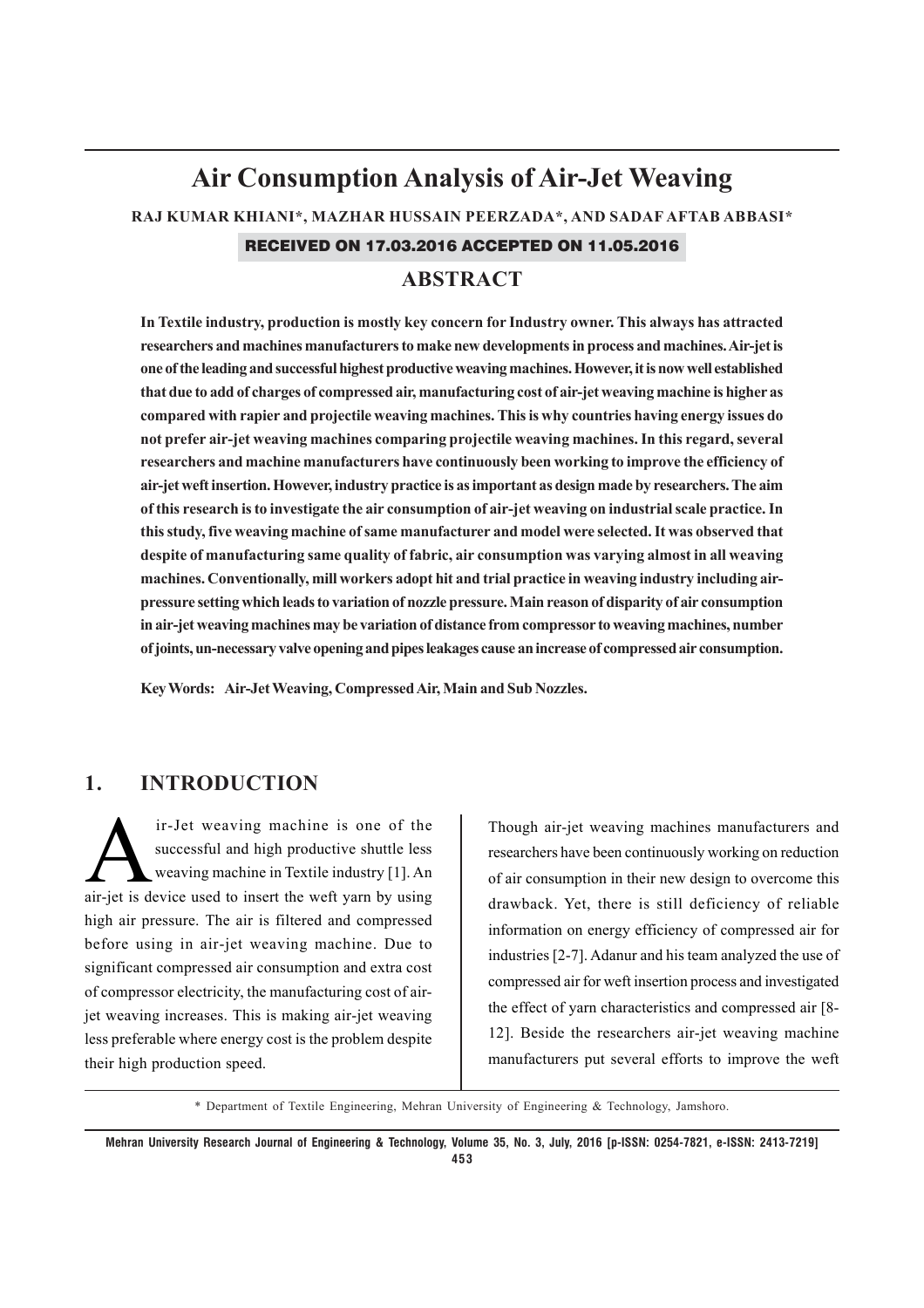insertion by compressed air. Picnol developed air-index system to measure the weft yarn suitability for air-jet weaving [13]. Donier introduced PIC (Permanent Insertion Control) for monitoring of insertion element [14].

Despite the efforts made by researchers and machines manufacturers, it is observed that efficiency and air consumption has not been achieved at industrial scale. This study aims to analyze the air consumption of air jet weaving at industrial scale practice. Focus was made on important parameters such as air consumption on main nozzles, sub nozzles, opening and closing of nozzles with respect to degrees etc where significant percentage of compressed air is consumed.

## **2. MATERIALS AND METHODOLOGY**

*Selection of Weaving Machines:* Five Air-Jet weaving machines were selected to analyze the air consumption at different stages of weaving. All five air-jet weaving machines were made by Toyota Company Model JAT 710. The details of air-jet weaving machines are given in Table 1.

*Material:* Following is fabric quality made on each air-jet weaving machine.

Fabric Construction: 75\*30/100\*72 = 106"

Where Warp count (English) =75, Weft count (English) =30, Ends/Inch= 100, Picks/inch=72, Width of Fabric (Inches)=106.

*Methodology:* Air flow meter is a device used to measure overall compressed air consumption of Air-Jet weaving machine. The device may be installed at different parts of weaving machine to check the air-pressure as well as airpressure required for whole machine as shown in Fig. 1. The input (air connection) for part of weaving machine may be connected with air flow meter and out-put (air connection) of air flow meter may be connected to part of weaving machine in order to measure the air-pressure. In this study, the air flow meter is digital and measures the air consumption of Air-Jet weaving in cfm (Cubic Feet Per Minute).

#### **3. RESULTS AND DISCUSSION**

*Air Consumption at Main Nozzle of Air-Jet Weaving:* Every nozzle (Main or sub) require certain pressure of air to accomplish its job. The pressure of air for main nozzle is set according to the count of weft yarn; coarser weft yarn requires high pressure as comparative to the finer weft yarn. Therefore, the settings on all following Air-Jet weaving machines were set by machine operators according to the count of weft yarn. However it is not possible to set same pressure for all weaving machines. There are various factors involved to set the air pressure such as distance from compressor to weaving machine, elbows etc.

**TABLE 1. AIR-JET WEAVING MACHINES USED FOR AIR CONSUMPTION**

| Air-Jet Weaving<br>Machine No. | Width<br>(cm) | Speed<br>(ppm) |  |
|--------------------------------|---------------|----------------|--|
|                                |               |                |  |
| 2.                             |               |                |  |
| 3.                             | 360           | 600            |  |
|                                |               |                |  |
|                                |               |                |  |



**Mehran University Research Journal of Engineering & Technology, Volume 35, No. 3, July, 2016 [p-ISSN: 0254-7821, e-ISSN: 2413-7219] 454**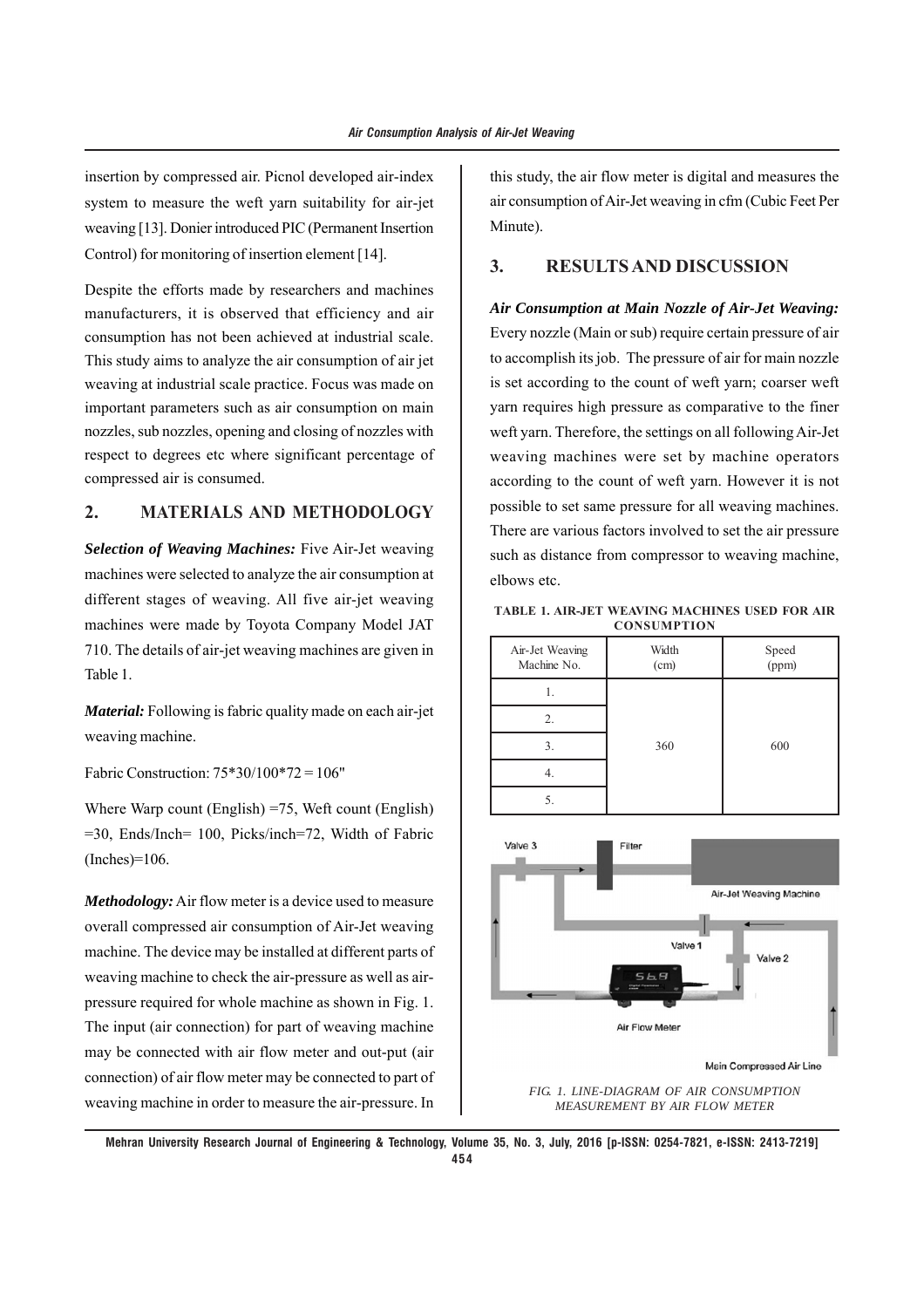Fig. 2 presents analysis of air pressure of main nozzles of different air-jet weaving machines. Air pressure is directly proportional to air consumption therefore high air pressure leads to higher air consumption. Conventionally several main nozzles (normally up to 8) are used for different colored yarn insertion. In this research, two main nozzles were used in all air-jet weaving machines. It is observed from Fig. 2 that air pressure for Air-jet weaving machines number 1 is set lowest pressure for main nozzles whereas Air-jet weaving machine number 3 used higher pressure for both nozzles. This may be due to distance of main compressor to weaving machine, elbows and joints involved in air pipe lines. Trend of air consumption for both nozzles is almost same; however air pressure for second nozzles is slightly low which is mainly to support the main nozzle 1 pressure for weft yarn.

*Air Consumption at Sub Nozzle of Air-Jet Weaving:* Sub nozzles are the main component for compressed air consumption for air-jet weaving machines. Highest percentage of compressed air is consumed at sub nozzles. Fig. 3 presents the air pressure of sub nozzles on different air-jet weaving machines. In Air-jet weaving machine number 4, it is observed that the sub nozzles pressure is set at lowest level 2.8 bar where as Air-jet weaving machine number 3 used higher sub nozzles pressure 5.33 bar. This variation shows that the Air-jet weaving machines are not working on optimize pressure. It is not possible to keep same air pressure in all weaving machine even though their weaving machine model number, yarn count and fibre types are same because humidity and air duct efficiency cannot be same in all weaving machines under same roof. Moreover, conventionally air-pressure is directly related to number of warp yarns in working width of fabric. In this study, it is observed that distance from compressor to weaving machine, joints and elbow have played key role. It is clearly visible in weaving machine 4 which consumes air less quantity with low pressure as compared with other weaving machines.

*Air Consumption with Relation Pick Insertion Cycle in Degrees:* Fig. 4 presents the pick insertion position in (TO) and pick arrival position (TW) of different looms. In air-jet weaving machine number 5, pick insertion beginning to pick arrival cycle is short whereas air-jet weaving machine number 4, pick insertion beginning to pick arrival is high. This observation validates the Fig. 3 where air pressure of sub nozzles of air-jet weaving machine 5 is greater as compared with air pressure of sub nozzles of air-jet weaving machine 4. It is found that higher pressure is required to minimize the insertion time or increase in picking speed, however higher pressure may lead to high consumption of air.



**Mehran University Research Journal of Engineering & Technology, Volume 35, No. 3, July, 2016 [p-ISSN: 0254-7821, e-ISSN: 2413-7219] 455**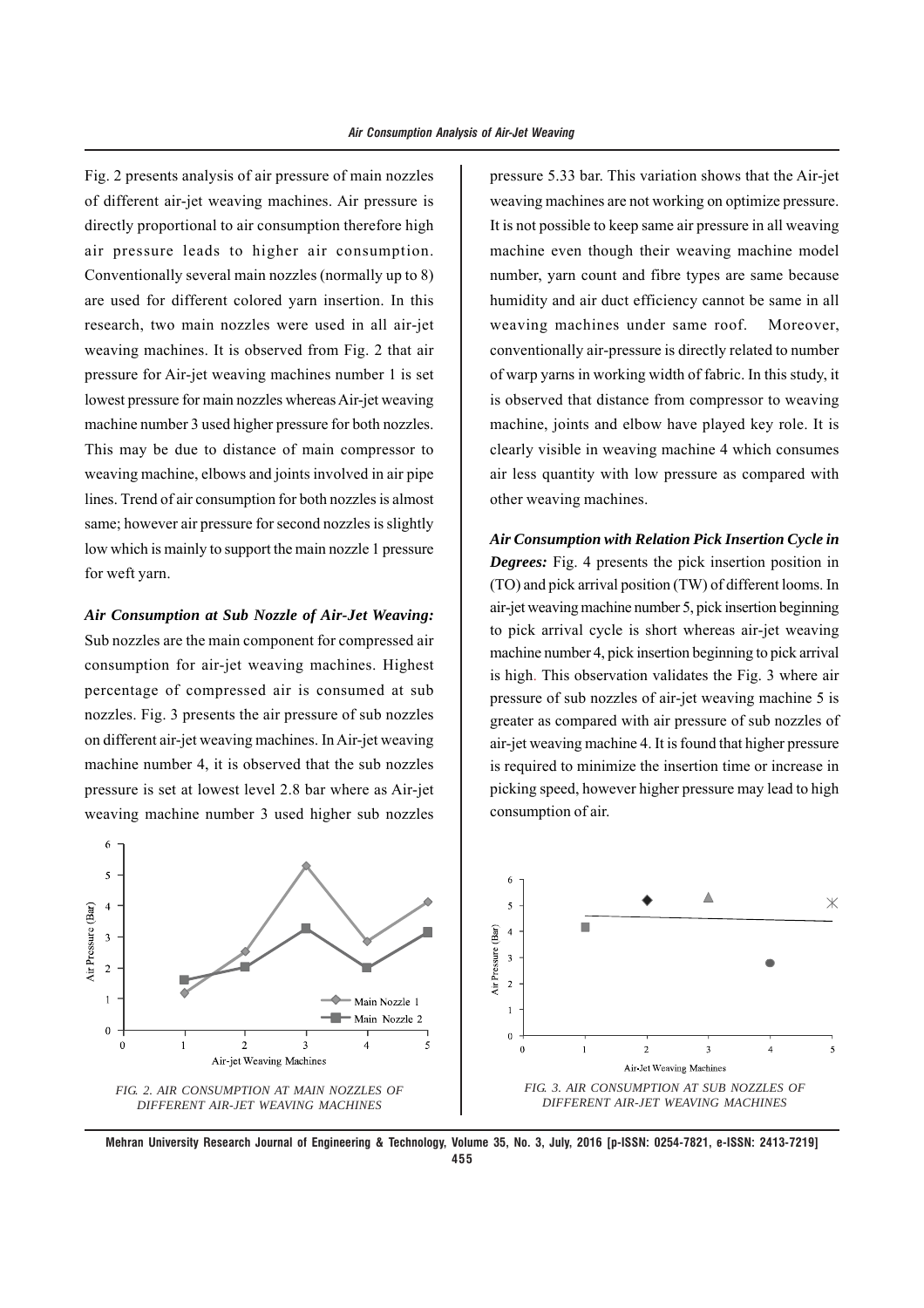*Air Consumption of Air-Jet Weaving Machines at Stop and Running Position:* Fig. 5(a) presents the air consumption of Air-Jet weaving machine at stop position. Though there is no any primary or secondary motion active. Yet, it is clearly visible that compressed air is continuously consumed by air-jet weaving machine. Airjet weaving machine number 2 consumed lowest quantity of air (110cfm) and air-jet weaving machine number 5, consumed higher quantity of air 470cfm which is quite surprising and it may be because leakages in machine pipes and long distance from air compressor.

Fig. 5(b) shows the air consumption of Air-Jet weaving machine at running position in which fabric is manufacturing. While manufacturing of fabric, picking, cutting process and nozzles are the key parts requires compressed air is required. Air-jet weaving machine number 2 consumed lowest quantity of compressed air 1380cfm, whereas air-jet weaving machine number 5 consumed higher quantity of compressed air 1860cfm. Results of both machines are almost at similar trend Fig. 5(a). However, its consumption rate is different because of various parameters such as main nozzles pressure variation, sub nozzles pressure variation, opening and closing timing of sub nozzles, main nozzles and pick insertion timing variations. It is also visible that as the number of air-jet weaving machine increases, the air consumption increases. This may be due to distance increases from air compressor to the air-jet weaving machine location.



*Air Consumption of Air-Jet Weaving Machines with Relation of Opening Duration of Sub Nozzles:* Sub nozzles are the main air consumers of compressed air where 80% of compressed air is consumed [1]. Thus its operation should be optimized. However, no machine manufacture recommends any pressure with respect to yarn type. Hit and Trial experiment is common practice of all weaving industry workers. Table 2 shows open and close position of sub nozzles in degree which clearly illustrates the hit and trial practice. In Air-jet weaving machine number 4, we found that the opening to closing time of sub nozzles is higher than others four machines that is why it consumes higher amount of compressed air whereas airjet weaving machine number 1 which consumes less air as its opening to closing period is short. The imperfect opening to closing time of sub nozzles required high time for opening to closing valves which causes high quantity of air consumption.



**Mehran University Research Journal of Engineering & Technology, Volume 35, No. 3, July, 2016 [p-ISSN: 0254-7821, e-ISSN: 2413-7219] 456**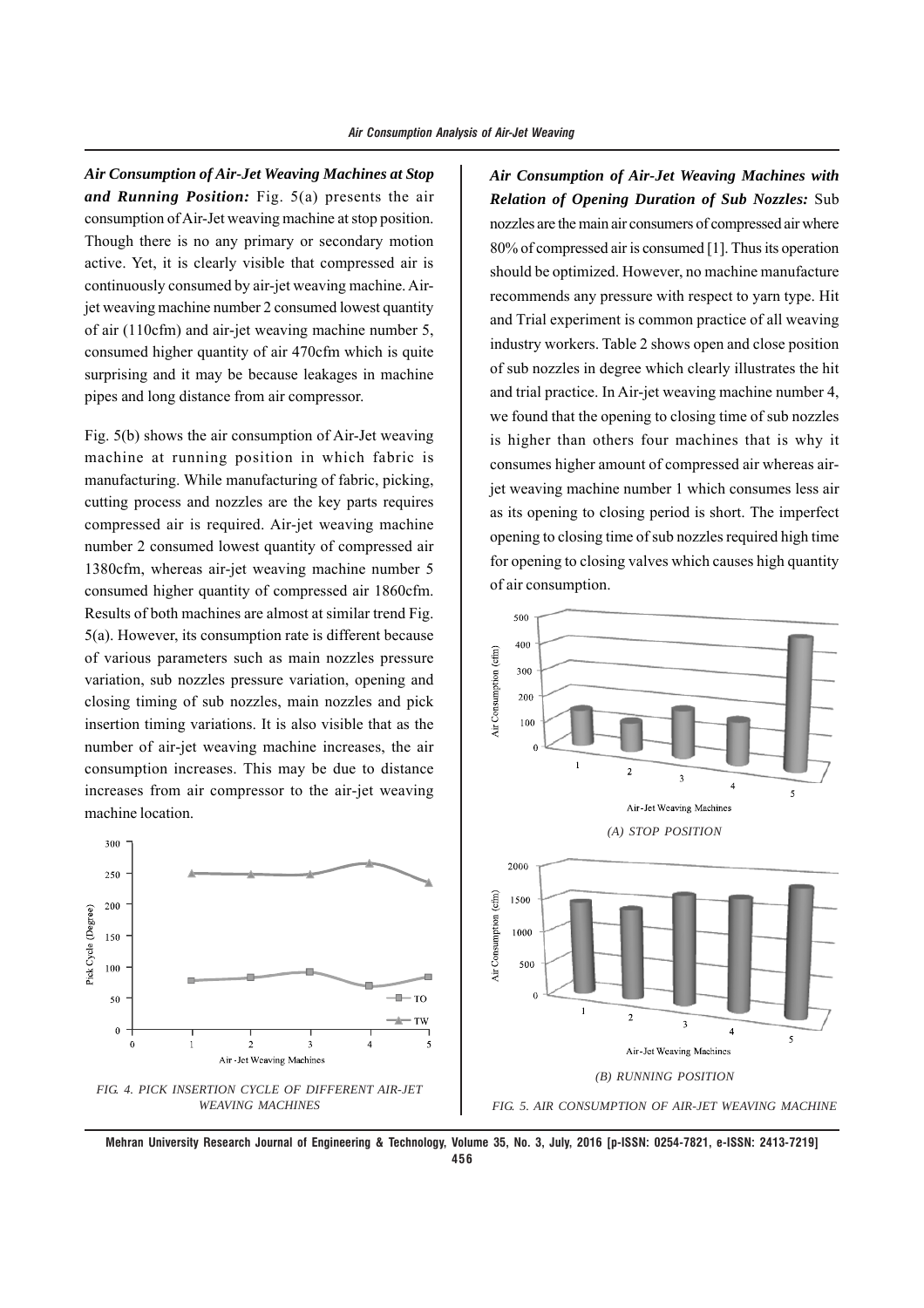|  | Air Consumption Analysis of Air-Jet Weaving |  |  |  |
|--|---------------------------------------------|--|--|--|
|--|---------------------------------------------|--|--|--|

| Serial Number | Air-Jet Weaving<br>Machine-1<br>Open-Close | Air-Jet Weaving<br>Machine-2<br>Open-Close | Air-Jet Weaving<br>Machine-3<br>Open-Close | Air-Jet Weaving<br>Machine-4<br>Open-Close | Air-Jet Weaving<br>Machine-5<br>Open-Close |
|---------------|--------------------------------------------|--------------------------------------------|--------------------------------------------|--------------------------------------------|--------------------------------------------|
| $Sub-1$       | 85-135                                     | 74-139                                     | $71 - 141$                                 | $71 - 131$                                 | $71 - 141$                                 |
| $Sub-2$       | 98-148                                     | $96 - 161$                                 | $94 - 154$                                 | 88-148                                     | 88-158                                     |
| $Sub-3$       | 108-158                                    | 107-173                                    | 106-183<br>$100 - 160$                     |                                            | $100 - 170$                                |
| $Sub-4$       | $117 - 167$                                | 121-186                                    | 128-195                                    | $111 - 171$                                | 112-182                                    |
| $Sub-5$       | 126-176                                    | 129-194                                    | 138205                                     | 123-183                                    | 124-194                                    |
| $Sub-6$       | 136-186                                    | 138-203                                    | 143-218                                    | 135-195                                    | 135-205                                    |
| $Sub-7$       | 144-194                                    | 148-213                                    | 155-230                                    | 146-206                                    | 147-217                                    |
| $Sub-8$       | 154-204                                    | 159-225                                    | 167-242                                    | 158-218                                    | 159-229                                    |
| $Sub-9$       | $163 - 253$                                | 170-253                                    | 179-285                                    | 169-260                                    | 171-270                                    |
| $Sub-10$      | 173-263                                    | 182-262                                    | 191295                                     | 181-260                                    | 183-280                                    |
| $Sub-11$      | 182-273                                    | 192-273                                    | 204-305                                    | 193-270                                    | 194-290                                    |
| Sub- $12$     | 191-293                                    | 204-293                                    | 216-325                                    | 204-300                                    | 206-310                                    |
| $Sub-13$      | 201-293                                    | 214-293                                    | 228-325                                    | 216-300                                    | 218-310                                    |

**TABLE 2. OPENING DURATION OF SUB NOZZLES OF AIR-JET WEAVING MACHINES**

## **4. CONCLUSIONS**

Compressed air is the today's main issue in Air-Jet weaving machines Industry. This leads to expensive cost to produce fabric comparing to conventional ways. In this regard, several efforts are made by machines manufacturing industries as well scholars. In this study, we have focused on air consumption of air-jet weaving machines. Five air-jet weaving machines (Toyota JAT710) were selected which were manufacturing same quality of fabric. Following are the key observation found during air-consumption analysis and inspection of key areas of weaving shed.

- (i) Air consumption may be reduced by utilizing proper pressure setting of main nozzles, sub nozzles according to the required quality of fabric construction.
- (ii) Higher air pressure is required to minimize the insertion time or increase in picking speed, however higher pressure may lead to high consumption of air.
- (iii) Un-necessary valves opening, leakages at different air pipes at different location and lack of awareness causes the increase in air consumption.
- (iv) Distance between loom to compressor department should be reduced.
- (v) Compressor delivers high pressure to the looms but due to junctions or elbows the pressure slow down at the looms.
- (vi) Untrained workers and lack of professional knowledge causes variation of pressure and air consumption for even same part and fabric manufactured.

## **ACKNOWLEDGEMENT**

The authors would like to thank Tariq Ayaz, General Manager, Al-Raheem Textile Industry, for his support, and gratefully acknowledge the facilities provided to carry out the experimental work.

**Mehran University Research Journal of Engineering & Technology, Volume 35, No. 3, July, 2016 [p-ISSN: 0254-7821, e-ISSN: 2413-7219] 457**